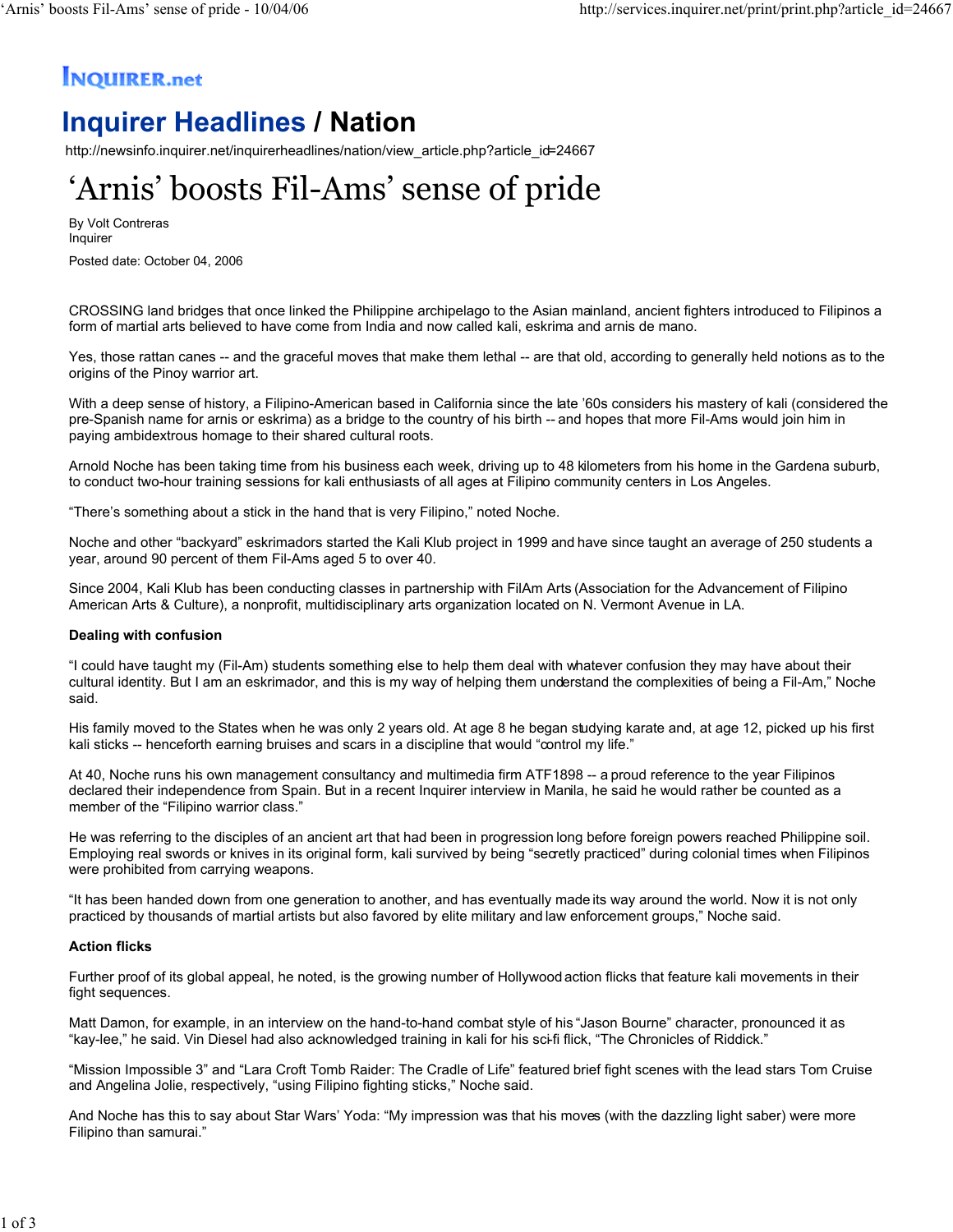Through the centuries, the kali system -- believed to have started in the Visayas -- diversified through many individual masters around the country who continually added to its repertoire of attacks and defenses.

#### **Basic principle**

But the basic principle remains: "For weaponry to serve as extensions of the hand for maximum impact and reach," Noche explained.

And the weapons refer not only to the more familiar canes, but also to daggers, whips, chains, "a mere pen or a rolled newspaper." The movements would remain the same, with the fighter merely adjusting his range.

"Filipino martial arts (FMA) is the only one I know where you train on day one aready with a weapon in your hand. Other martial arts begin training empty-handed and you get to use more intricate weapons as you progress," he said.

While maintaining that no particular combat method can be theoretically considered superior to another since it all depends on a fighter's skills, Noche pointed out: "In (FMA) I do have weapons in my hands, but losing them doesn't mean I could no longer do damage."

Take note, he said, that a hand that holds a rattan stick also forms a closed fist -- which means that this hand can be used either to strike an enemy with the stick or, at closer range, to punch him.

And even with the hands full, the kali system is fluid enough to incorporate maneuvers for tripping or throw-downs (just as in judo or aikido) or for choking an opponent. This is an example of how the method, from being fundamentally based on frontal blows, has "evolved" with every master who improved on it.

#### **The Noche style**

Noche's own style -- the Lameco Eskrima -- is just one of the many branches in this evolution. Before he became a "guro" (teacher) to his students, Noche found his own, much revered "punong guro" (master) in another California-based Fil-Am, the late Edgar Sulite.

Founded by Sulite, Lameco stands for largo (long-range fighting), medio (medium-range) and corto (close-range -- or what Noche called the "synthesis" of these three orientations.

"We were part of Edgar's backyard group," he recalled, referring to his two fellow guro now running the Kali Klub, Arturo "Dino" Flores and Hospecio "Bud" Balani. "When Punong Guro died (of natural causes) in 1997, it would have been easy for us to bury the art with him."

"Keeping it alive is one thing, how to keep it alive is another," he said. "We can either go the commercial route (become full-time instructors, charge for private trainings, or hit the seminar circuit), or go the community route."

Noche had obviously taken the latter path, charging no personal fees for Kali Klub. "Everything we charge (as tuition) goes back to the program," he said.

The students are asked to provide their own black training attire, rattan sticks and safety goggles -- "in addition to dedication, discipline and an open mind."

#### **No mainstream draw**

But for all that he's willing to share about his passion, Noche easily sensed during his recent visit to Manila that kali -- even as a sport or fitness regimen -- had never enjoyed a mainstream draw in the very nation that supposedly developed it.

"As a balikbayan, I can see that it has a following here but you still have to find it. It is not commercially available; it's taught in some schools but it can still go far," he said.

Last year's Southeast Asian Games in Manila finally included arnis -- but this "new" event hardly got any media coverage. While Filipinos won three gold medals in arnis, the home crowd still reserved its loudest cheers for the other more popular fighting disciplines, especially tae kwon do.

Also, no local movie star has been able to popularize arnis the way a Bruce Lee or a Jackie Chan brought Chinese martial arts to the world. And yet here now is Noche reporting that "kay-lee" has entered Hollywood lore.

But Noche has made sure no student of his mispronounces anything; even with non-Fil-Ams in the class, Kali Klub preserves the original Filipino terms for specific drills and maneuvers ("armas" for weapons, "salok" for uppercut, "sagasa" for run over, etc.)

And with every "palo" (hit) or "ilag" (evasion) that he teaches his fellow Fil-Ams, this guro helps them rediscover their now distant ancestral heritage lest this kinship, like the primeval land bridges, erode in time.